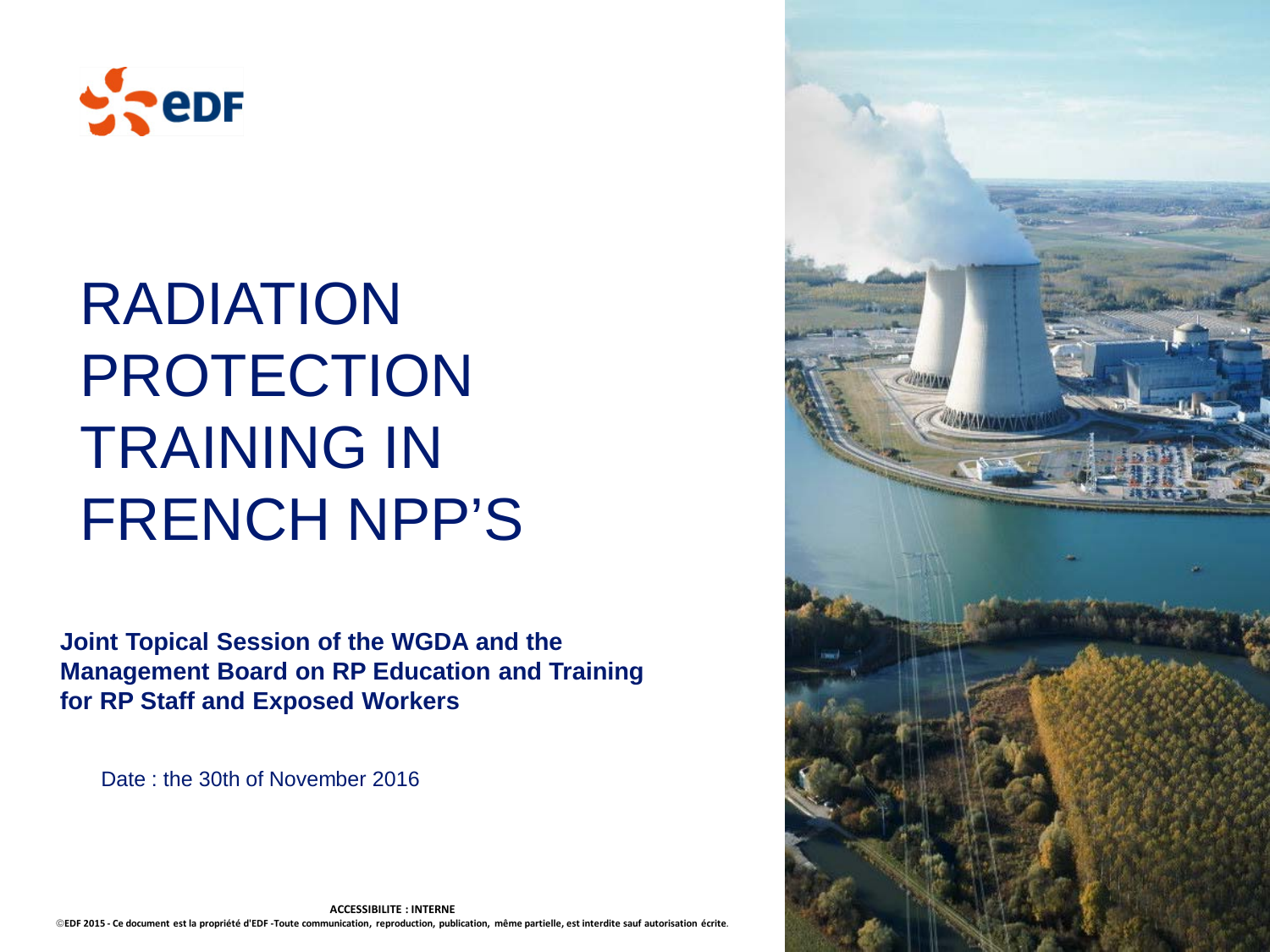# THE CONTENTS

## **1.OUTSIDE WORKERS TRAINING PROGRAM 2.EDF STAFF TRAINING PROGRAM 3.RADIATION PROTECTION STAFF TRAINING PROGRAM**



EDF | DPNT | UNIE | P. WEICKERT | Training | 11/2016 | 2

**ACCESSIBILITE : INTERNE**

**EDF 2015 - Ce document est la propriété d'EDF - Toute communication, reproduction, publication, même partielle, est interdite sauf autorisation écrite***.*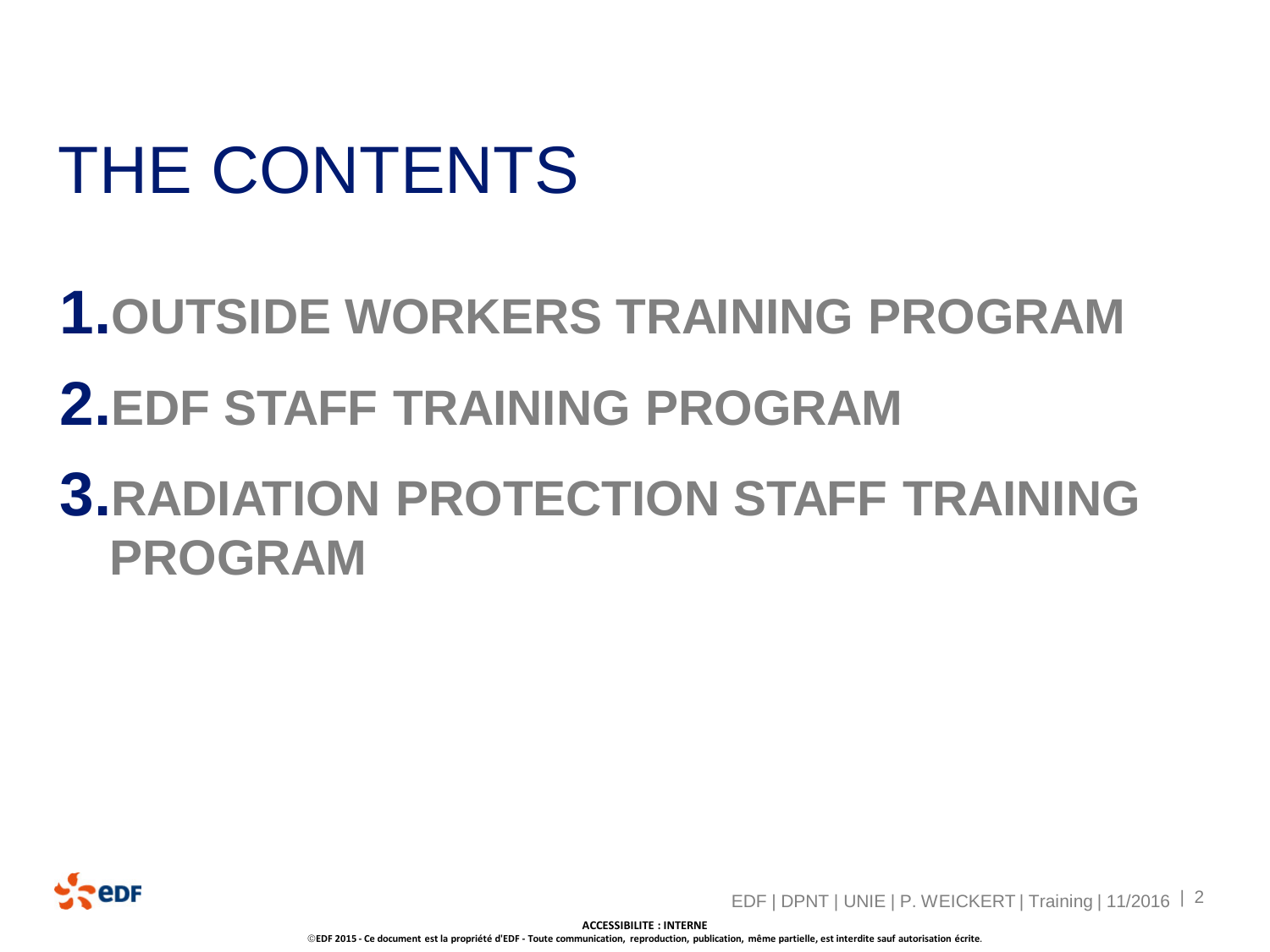- **A new training program since September 1st 2014** (focused on workers' behavior)
- **Training program based on EDF's specificities** (local rules and requirements)
- **Revision program and learning methods based on a HF study : give meaning to rules** (without an operational meaning, rules remains theoretical and abstract things, but with a work meaning, they become useful)
- **Training modules based on the activities to be performed** (within the controlled area or not, related or not to specific safety equipments)
- **All the workers in NPP's have to be trained**

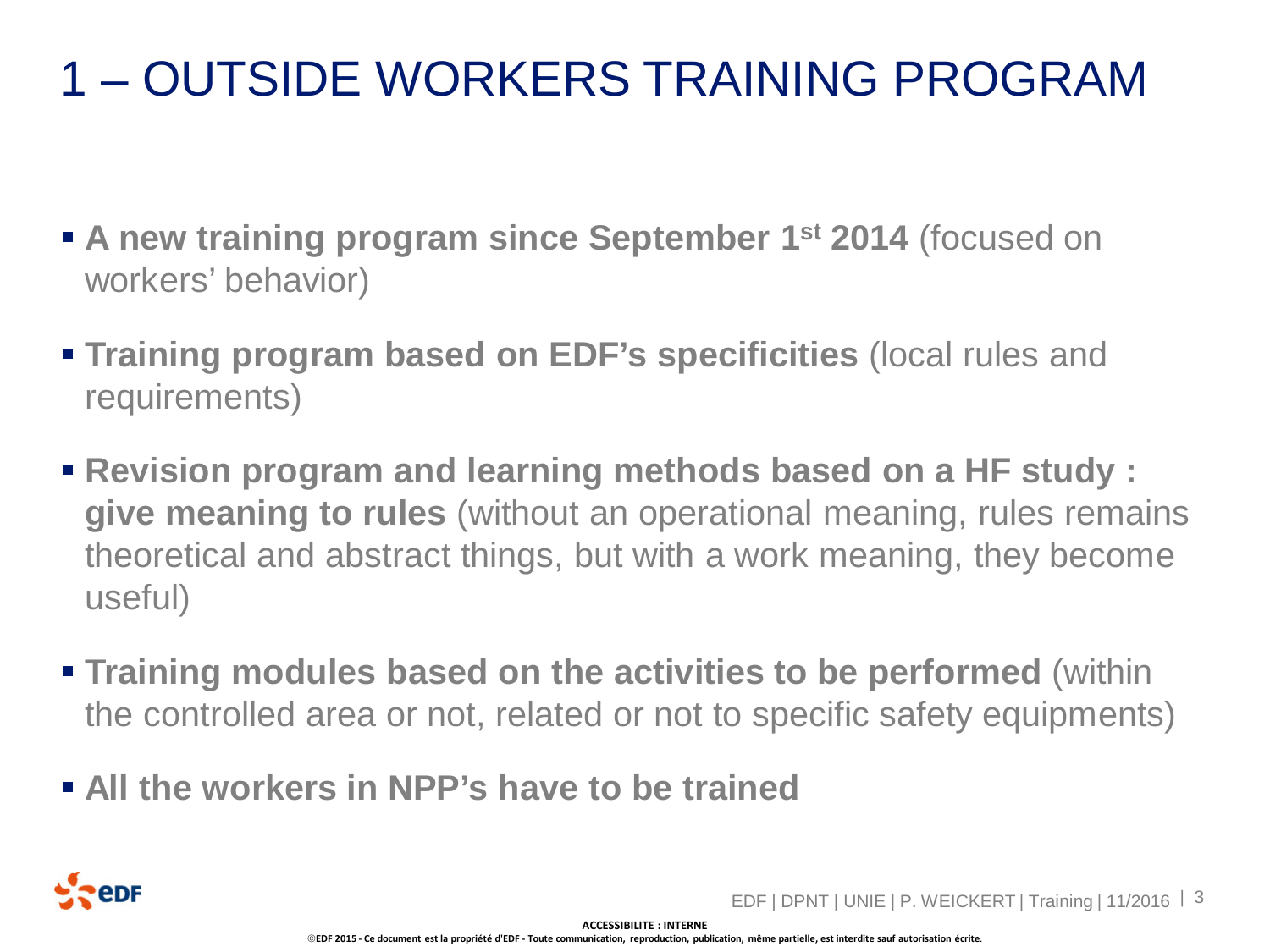- 2 levels of workers/missions → 2 levels of training
- **"Classic worker" training objectives :**
	- To locate
	- To identify and comply with/use local rules
	- To protect himself
- **Job leader training objectives :**
	- A worker who's able to work alone within a radiological area and pays attention to the team safety



**ACCESSIBILITE : INTERNE EDF 2015 - Ce document est la propriété d'EDF - Toute communication, reproduction, publication, même partielle, est interdite sauf autorisation écrite***.*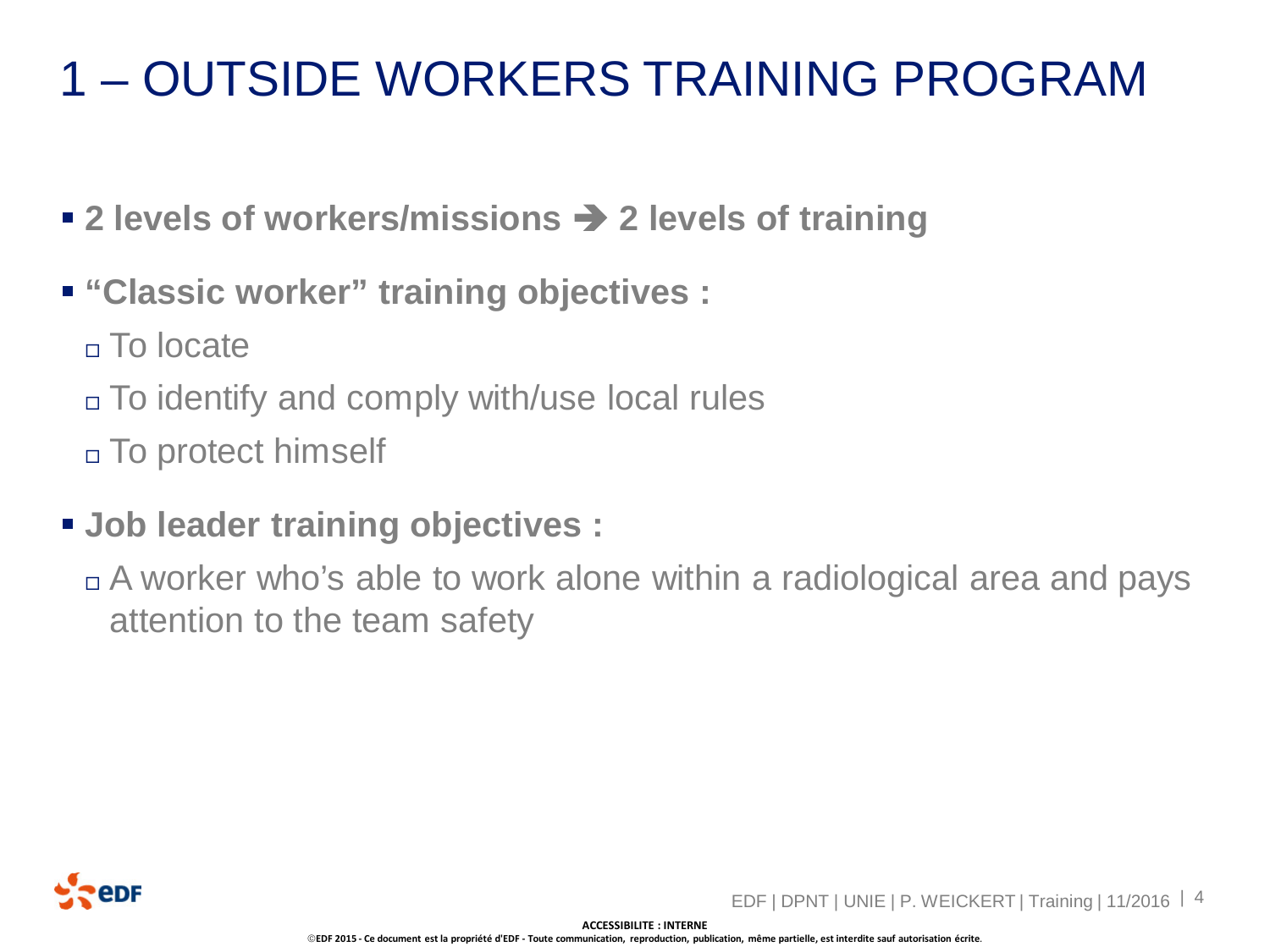



EDF | DPNT | UNIE | P. WEICKERT | Training | 11/2016 | 5

**ACCESSIBILITE : INTERNE**

**EDF 2015 - Ce document est la propriété d'EDF - Toute communication, reproduction, publication, même partielle, est interdite sauf autorisation écrite***.*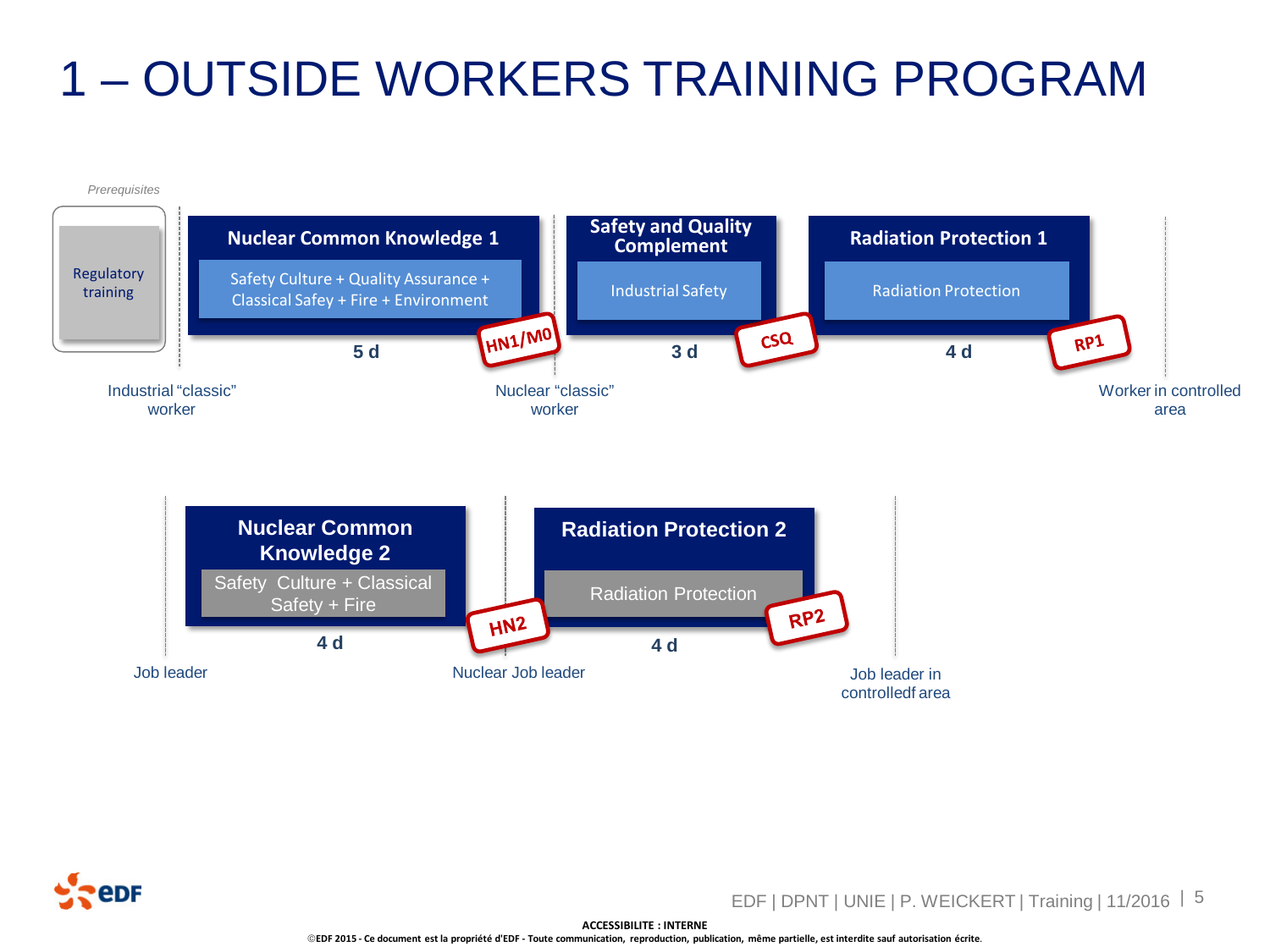#### **Example 2 Nuclear Common Knowledge :**

- Operating principles of NPPs
- $n$  Fire
- Environment
- Classical safety
- Industrial Safety Culture
- Quality assurance
- **Training provided by certified training organizations**
- **Refreshing course for each module after 3 years**

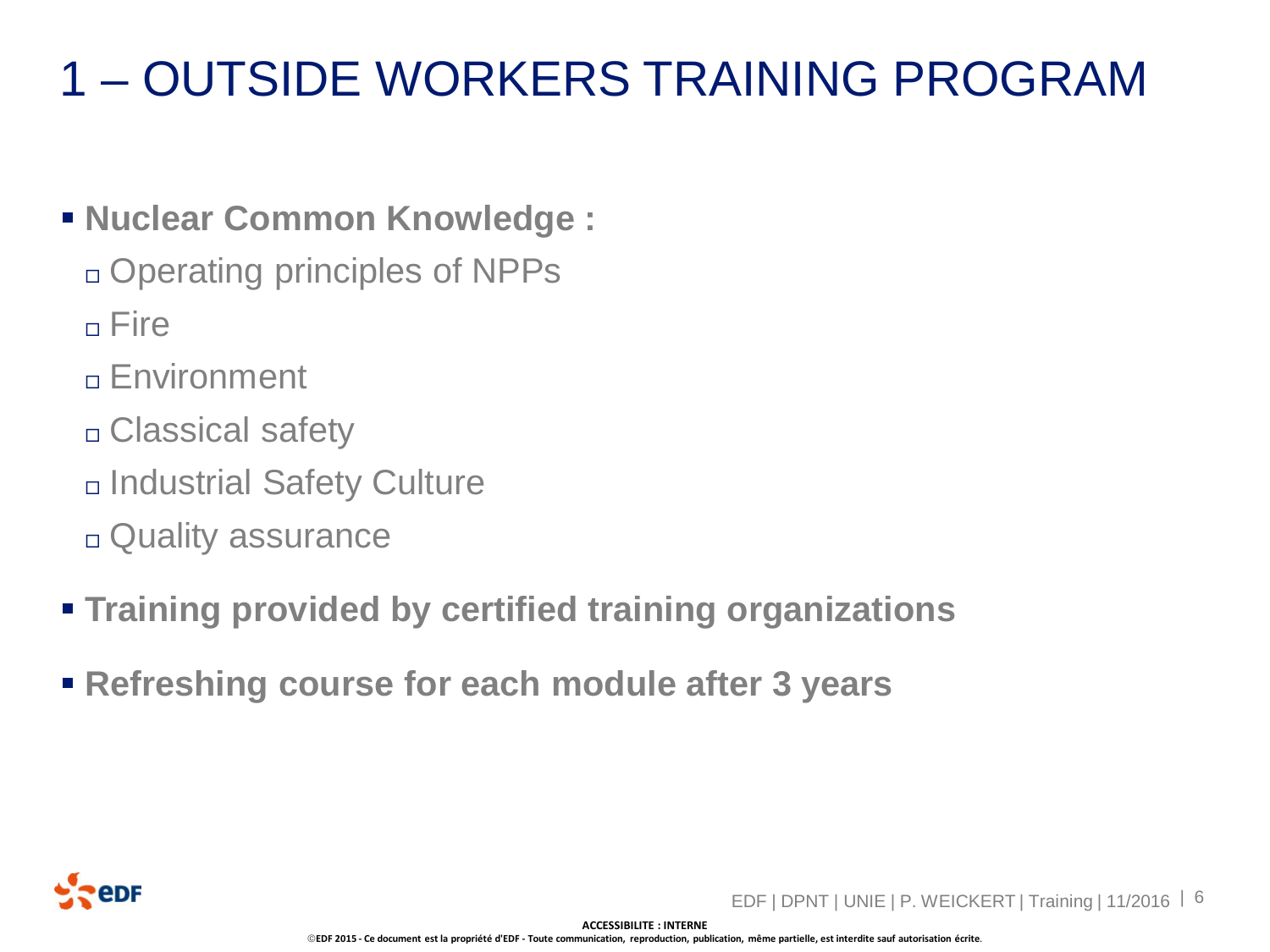#### 2 – EDF STAFF TRAINING PROGRAM

- **Industrial Safety culture, quality assurance, operating principles, fire prevention : training is longer than outside workers'** (for example, 3 weeks for operating principles, 1 week for fire prevention, …)
- **"Basic" training program is the same for all the NPP's technical staff.**
- **Radiation protection : same training for EDF staff and outside workers**
- **Specific training program related to the technical job** (I&C, chemistry, mechanic, RP staff, …)

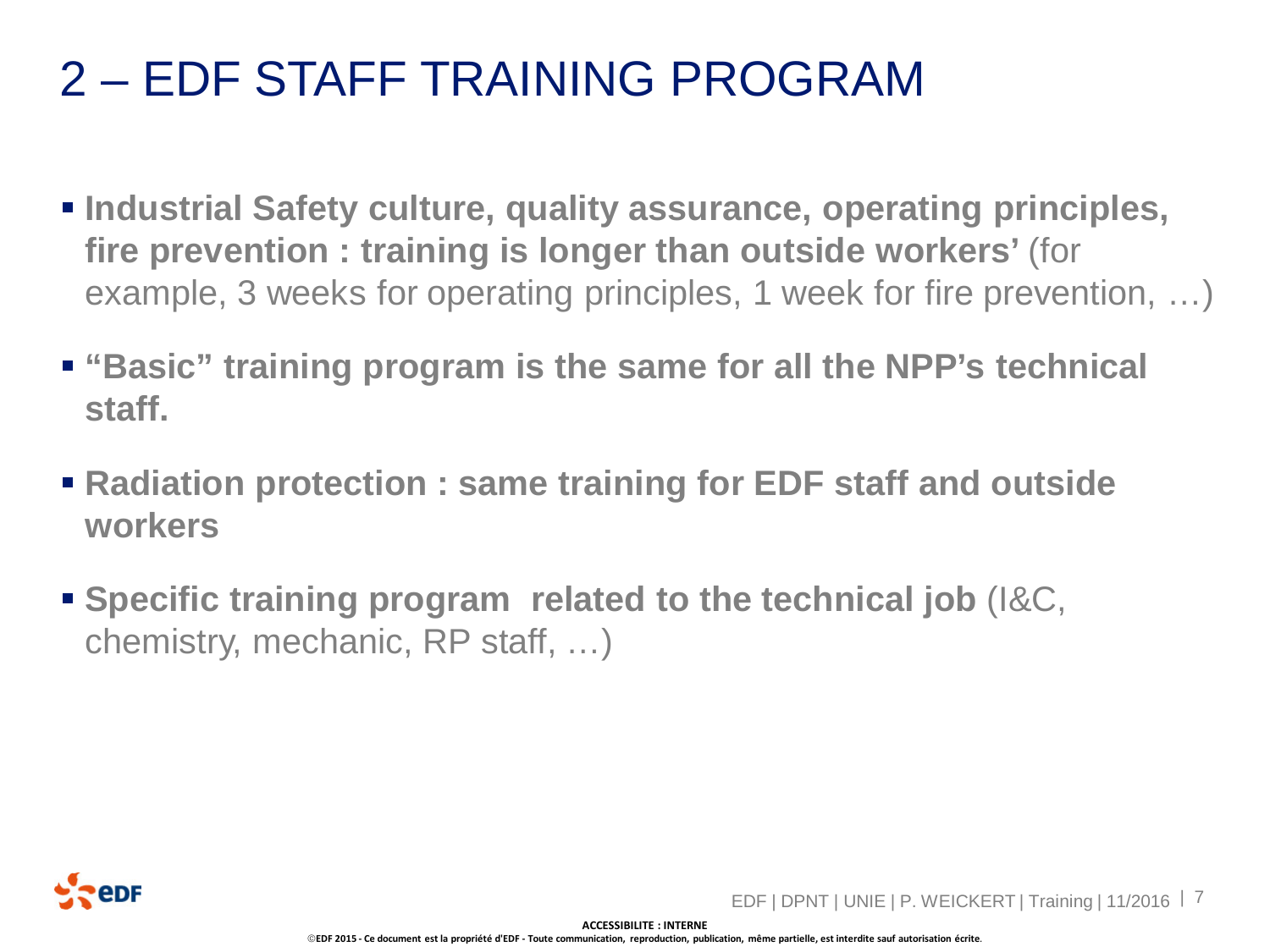### 3 – RP STAFF TRAINING PROGRAM

- **RP staff specific training program (6 months duration) : mix between theoretical/practical training (12 weeks) and on-the-job training**
- **Subjects :**
	- □ Classical safety
	- n Fire
	- Radiation Protection
	- Radiation Protection softwares
	- Training on RP materials : provided by material constructors
	- Radioactive goods transport regulation
- **Other specific trainings, refreshing courses :** specific training on RMS, radioactive sources, specific materials, "competent person in radiation protection" (regulatory requirement), …